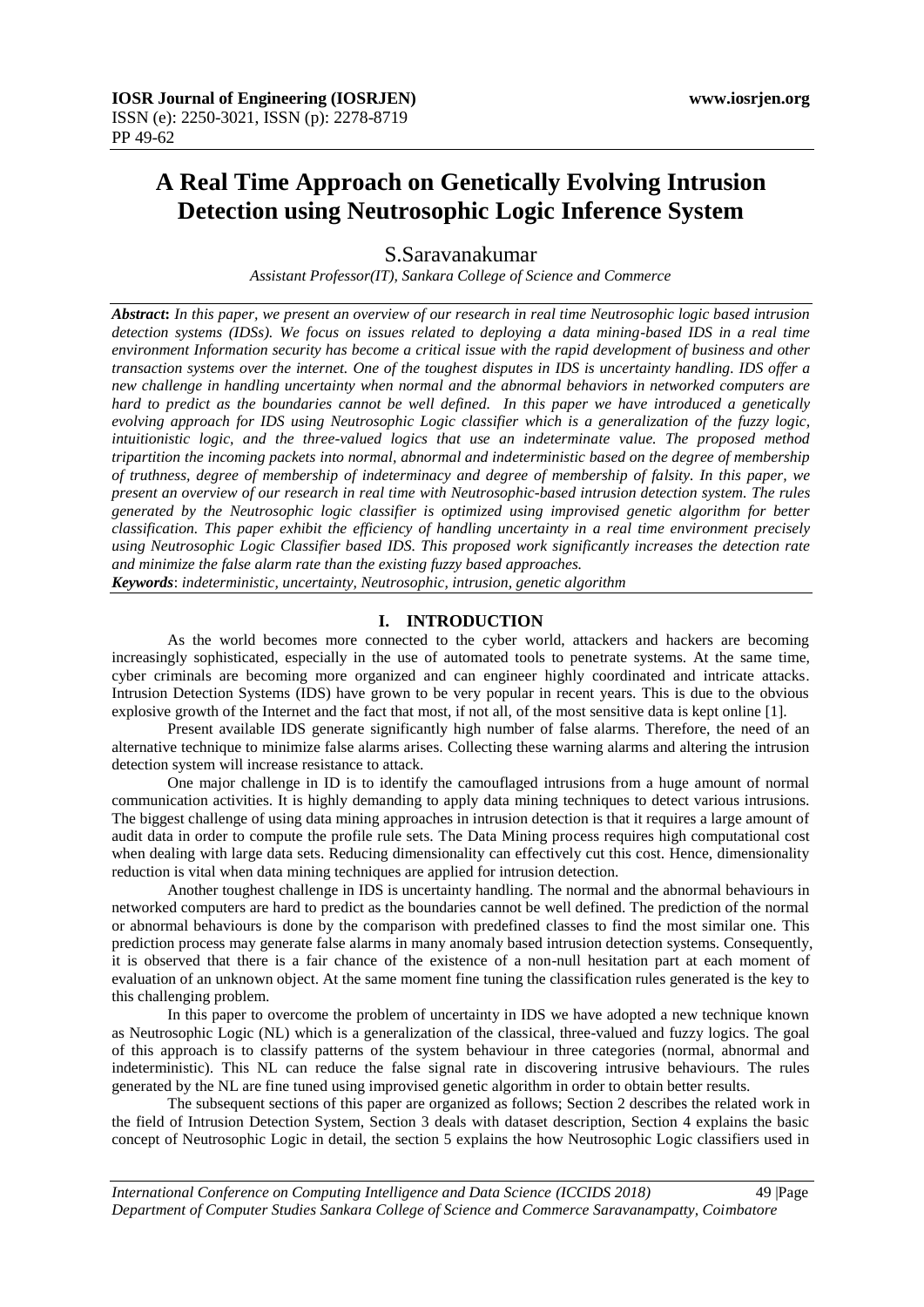intrusion detection. In section 6 the proposed approach to solve the problem of uncertainty is presented. Section 7 describes experiments and analysis of results and finally section 8 draws conclusion.

#### **II. RELATED WORK**

In the recent past there has been a growing recognition of deploying intelligent techniques for the creation of efficient and reliable intrusion detection systems. A significant challenge in providing an effective defence mechanism to a network perimeter is having the ability to detect intrusions and implement counter measures. Intrusion detection Techniques have been investigated since the mid 80s and depending on the type and source of the information used to identify security breaches, they are classified. A complete survey of these techniques is hard to be present at this point since there are more than 100 IDS based on machine learning techniques. Some of the best performed techniques are discussed in this section.

One of the most commonly used approaches in expert system based intrusion detection systems is rulebased analysis using Denning"s [2] profile model. Rule-based analysis relies on sets of predefined rules that are provided by an administrator or created by the system. Unfortunately, expert systems require frequent updates to remain current. Earlier studies have utilized a rule-based approach for intrusion detection, but had a difficulty in detecting new attacks or attacks that had no previously described patterns [3]. Lately, the emphasis is being shifted to learning by examples and data mining paradigms. Neural networks have been extensively used to detect both misuse and anomalous patterns [4]. Recently, kernel-based methods, SVMs and their variants are being used to detect intrusions. Many researchers used data mining techniques to identify key patterns that help in detecting intrusions [5]. Distributed agent technology is being suggested by a few researchers to overcome the inherent limitations of the client–server paradigm and to detect intrusions in real time [6]

Typically, an IDS uses Boolean logic in determining whether or not an intrusion is detected and the use of fuzzy logic has been investigated as an alternative to Boolean logic in the design and implementation of these systems. Fuzzy logic addresses the formal principles of approximate reasoning [7]. It provides a sound foundation to handle imprecision and vagueness as well as mature inference mechanisms using varying degrees of truth. Since boundaries are not always clearly defined, fuzzy logic can be used to identify complex pattern or behaviour variations. This is accomplished by building an Intrusion Detection System that combines fuzzy logic rules with an expert system in charge of evaluating rule truthfulness.

Fuzzy Association rule are used to explore the possibility of integrating the fuzzy logic with Data Mining methods using Genetic Algorithms for intrusion detection [8]. A technique to generate fuzzy classifiers using genetic algorithms that can detect anomalies and some specific intrusion using two rules for normal class and other for the abnormal class are proposed using evolved fuzzy classifiers in intrusion detection .In [9], the authors established an anomaly detection model that integrated the association rules and frequency episodes with fuzzy logic to produce patterns for intrusion detection.

In [10], the authors developed an anomaly intrusion detection system combining neural networks and fuzzy logic. In [11], the authors applied genetic algorithms to optimize the membership function for mining fuzzy association rules.

In standard set theory each element is either completely in or not in a set this leads to the problems in case of vague concepts. Recent works deal with the fuzzy system but they fail to solve the indeterminacy (unknown) problem. In this proposed research work, to overcome the problem of uncertainty in IDS we have adopted a new technique known neutrosophic Logic which is a generalization of the classical, three-valued and fuzzy logics. The goal of this approach is to classify patterns of the system behaviour in three categories (normal, abnormal and indeterministic). This approach can reduce the false signal rate in discovering intrusive behaviours.

# **III. AN INTRODUCTION TO NEUTROSOPHIC LOGIC**

#### *3.1 Non-standard analysis*

In 1960 Abraham Robinson has developed the non-standard analysis, a formalization of analysis and a branch of mathematics logic, which rigorously defines the infinitesimals. An infinitesimal is an infinitely small number. Let  $\varepsilon > 0$  be such an infinitesimal number. The hyper-real number set is an extension of the real number set, which includes classes of infinite numbers and classes of infinitesimal numbers. Let"s consider the nonstandard finite numbers  $1+ = 1+\epsilon$ , where "1" is its standard part and " $\epsilon$ " its non-standard part, and  $-0 = 0-\epsilon$ , where "0" is its standard part and " $\varepsilon$ " its non-standard part. Then, we call  $]-0$ ,  $1+[$  a non-standard unit interval. Obviously, 0 and 1, and analogously non-standard numbers infinitely small but less than 0 or infinitely small but greater than 1, belong to the non-standard unit interval.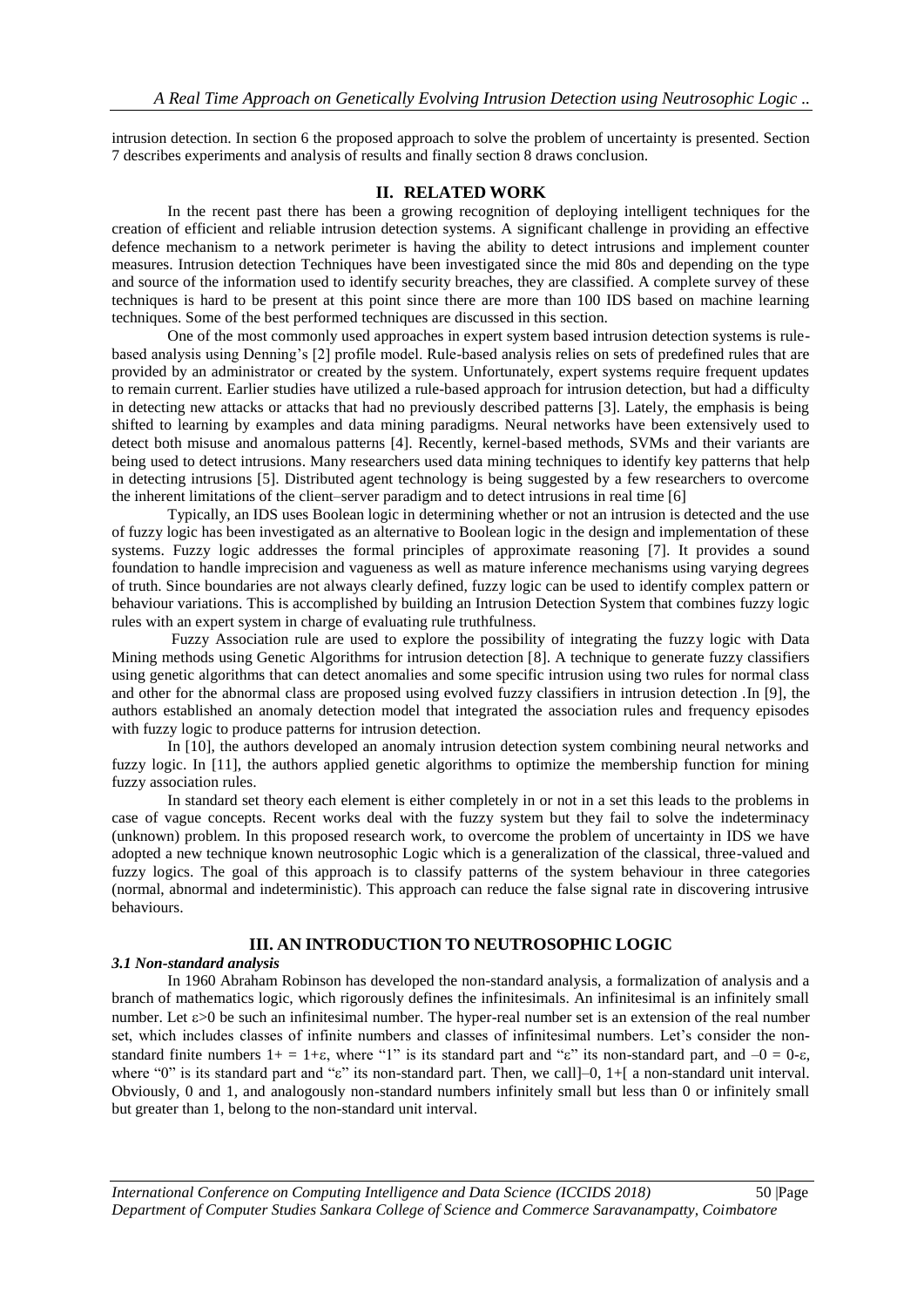## *3.2 Neutrosophic Logic*

Smarandache<sup>[12]</sup> extended neutrosophy to neutrosophic logic, neutrosophic sets, and so forth. In bivalent logic, the truth value of a proposition is given by either one (true) or zero (false). NL is a multi-valued logic, in which the truth values are given by an amount of truth, an amount of falsehood and an amount of indeterminacy [13]. Each of these values is between 0 and 1. In addition, the values may vary over time, space, hidden parameters, etc. Further these values can be ranges.

NL which is a non standard analysis of tripartition such as degree of membership of truthness T, degree of membership of indeterminacy I and degree of membership of falsity F.

- To maintain the consistency with the classical and fuzzy logics and with probability there is the special case where  $T+I+F = 1$ .
- But to refer to Intuitionistic logic, which means incomplete information on a variable proposition or event one has  $T+I+F < 1$ .
- Analogically referring to Paraconsistent logic, which means contradictory sources of information about a same logical variable, proposition or event one has T+I+F>1.

Thus the advantage of using NL is that this logic distinguishes in philosophy between relative path truth that is a truth in one or a few worlds only noted by 1 and absolute truth denoted by  $1^+$ . Likewise NL distinguishes between relative falsehood, noted by 0 and absolute falsehood noted by – 0 in non-standard analysis

Compared to the Fuzzy Set, the Neutrosophic Set can discriminate between "absolute membership" (appurtenance) of an element to a set  $(T=1^+)$ , and 'relative membership'  $(T=1)$ , whereas the 'partial membership' is represented by  $0 \leq T \leq 1$ . Also, the sum of neutrosophic membership components (truth, indeterminacy, falsehood) are not required to be 1 as in fuzzy membership components, but may be any number between 0 and 3.

Constants: (T, I, F) truth-values, where T, I, F are standard or non-standard subsets of the non-standard interval]<sup>-</sup>0, 1<sup>+</sup>[, where  $n_{inf} = inf T + inf I + inf F \ge 0$ , and  $n_{sup} = sup T + sup I + sup F \le 3^+$ .

The NL is a formal frame trying to measure the truth, indeterminacy, and falsehood.

#### **IV. NEUTROSOPHIC LOGIC CLASSIFIERS FOR INTRUSION DETECTION**

Essentially all the information in the real world is imprecise, here imprecise means fuzzy, incomplete and even inconsistent. There are many theories existing to handle such imprecise information, such as fuzzy set theory, probability theory, intuitionistic fuzzy set theory, paraconsistent logic theory, etc. These theories can only handle one aspect of imprecise problem but not the whole in one framework. For example, fuzzy set theory can only handle fuzzy, vague information not the incomplete and inconsistent information. In this proposed work, we unify the above-mentioned theories under one framework. Under this framework, we can not only model and reason with fuzzy, incomplete information but also inconsistent information without danger of trivialization. This framework is called Neutrosophic Logic (NL). NL was created by Florentin Smarandache (1995) and is an extension/combination of the fuzzy logic, intuitionistic logic, paraconsistent logic, and the three-valued logics that use an indeterminate value.

#### *4.1 Relationship between Neutrosophic and other sets*

- 1. The classical set,  $I = \phi$ , inf  $T = \sup T = 0$  or 1, inf  $F = \sup F = 0$  or 1 and sup  $T + \sup F = 1$
- 2. The fuzzy set,  $I = \phi$ , inf  $T = \sup T \in [0, 1]$ , inf  $F = \sup F \in [0, 1]$  and sup  $T + \sup F = 1$ .
- 3. The interval valued fuzzy set,  $I = \phi$ , inf T; sup T; inf F; sup  $F \in [0, 1]$ , sup T + inf F = 1 and inf T + sup F = 1.
- 4. The Intuitionistic fuzzy set,  $I = \phi$ , inf  $T = \sup T \in [0, 1]$ , inf  $F = \sup F \in [0, 1]$  and sup  $T + \sup F \le 1$ .
- 5. The interval valued intuitionistic fuzzy set,  $I = \phi$ , inf T, sup T, inf F, sup  $F \in [0, 1]$  and sup T + sup  $F \le 1$ .
- 6. The paraconsistent set,  $I = \phi$ , inf  $T = \sup T \in [0, 1]$ , inf  $F = \sup F \in [0, 1]$  and sup T +sup  $F > 1$ .
- 7. The interval valued paraconsistent set,  $I = \phi$ , inf T, sup T, inf F, sup F  $\in [0, 1]$  and inf T + inf F > 1.

The relationship among Neutrosophic set and other sets is illustrated in Fig 1. Note that in Fig. 1 such as  $a \rightarrow b$ means that b is a generalization of a.

# **V. SYSTEM ARCHITECTURE OF REALTIME INTRUSION DETECTION USING NEUTROSOPHIC LOGIC INFERENCE SYSTEM**

In this paper we proposed a new approach for detecting intrusion using Neutrosophic Logic Inference Engine and improvised genetic algorithm in real time. The idea of designing a flexible system named Real Time Genetically evolving Neutrosophic Logic Inference System based IDS (RT-GNID) was conceived for applying

*International Conference on Computing Intelligence and Data Science (ICCIDS 2018)*51 |Page *Department of Computer Studies Sankara College of Science and Commerce Saravanampatty, Coimbatore*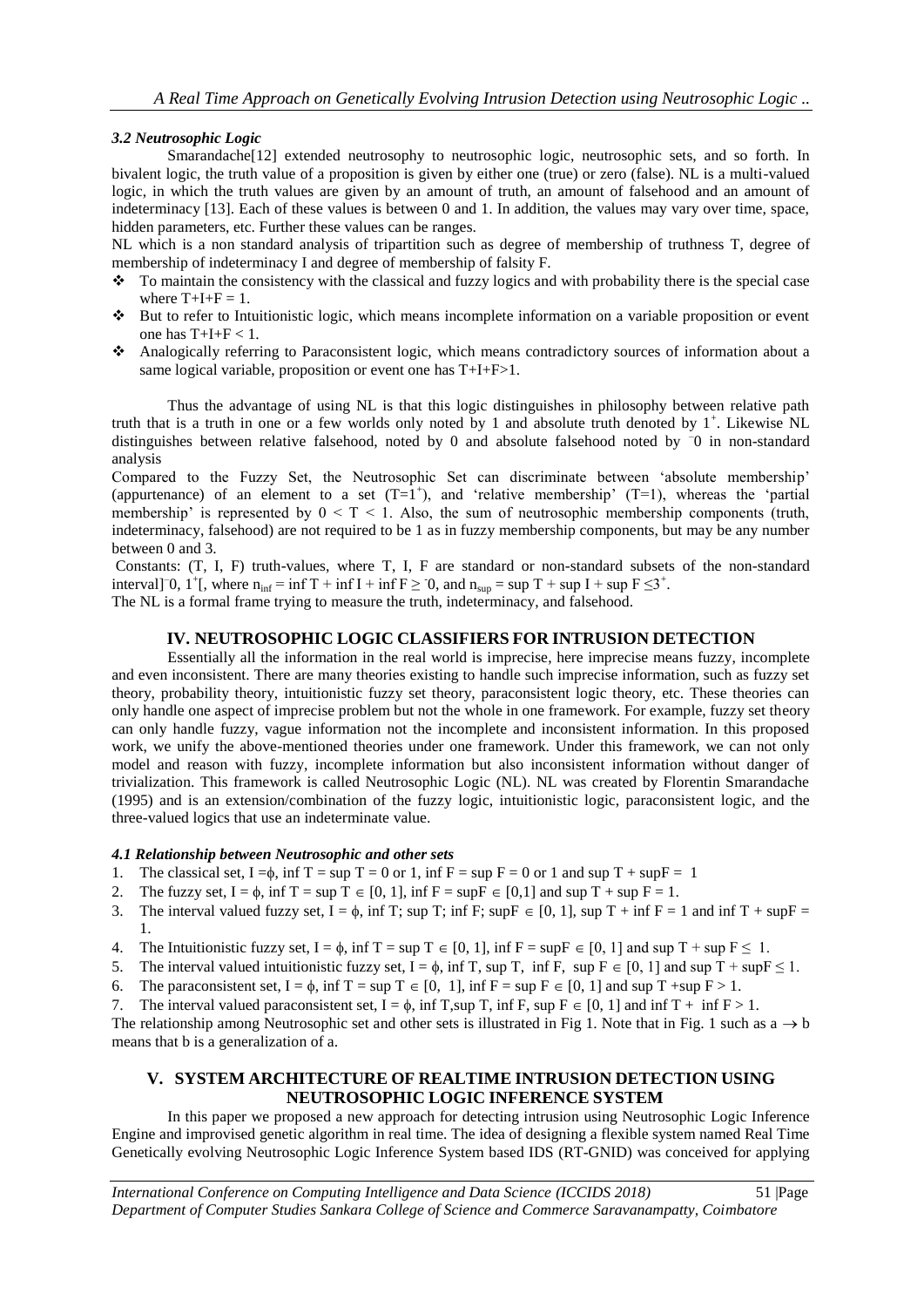it in a real-time environment. The system was constructed to detect the malicious attacks in the real time network which are possible to take place beyond the certainty environment.

RT-GNID consists of five types of components which are discussed below:

**Packet Capture -** It is the beginning process in NIDS. It can be implemented but setting the working mode of the network card as the promiscuous mode. The network card under common mode can only receive the packet whose destination address is the network card itself. Those packets alone are not sufficient to serve fro the data source of the NIDS. So, it is necessary to set the network cards working mode as the promiscuous mode.

Under this mode the network card can receive not only packet sent to it but also the packet routed to some other hosts. It reads the raw network packets off the wire and stores them on the disk.

**Network Data pre-processor**- The collected raw data is pre-processed Data transformation such as normalization may improve the accuracy and efficiency of mining algorithms. Such methods provide better results if the data to be analysed have been normalized, that is, scaled to specific ranges such as [0.0, 1.0] . The attribute values of this dataset are differs with each other. Before utilizing the data it should be normalized which scaled to fall within a small, specified range of value because Neutrosophic Logic values falls between -0 to 1<sup>+</sup>. The normalization used here is z-score normalization. Discretization also performed to reduce the number of values of continuous attribute by dividing the range of the attribute into intervals. Interval labels were used to replace actual data values.

#### **Z-score normalization**

In z-score normalization (or zero-mean normalization), the values for an attribute A are normalized based on the mean and standard deviation of A. A value v of A is normalized to v" by computing

$$
v = \frac{v - A}{\sigma_A}
$$

where  $\hat{A}$  and  $\hat{A}$  are the mean and standard deviation, respectively, of attribute A. This method of normalization is useful when the actual minimum and maximum of attribute A are unknown, or when there are outliers which dominate the min-max normalization.

**Feature Extraction**: Feature selection and extraction is one of the pivotal problems in implementing the IDS. Most of the existing IDs use all the features in the network packet to evaluate and look for known intrusive patterns. Some of these features are irrelevant and redundant. The drawback of this approach is a lengthy detection process and degrading performance of an ID system. Some of these features are irrelevant and redundant. In this Dimensionality reduction of the attributes is performed using Best First Search which extracts the essential attributes from each TCP header:

- 1. Source IP address (src)
- 2. Destination IP address (dest),
- 3. Source port number (sport) ,
- 4. destination port number (dport) ,
- 5. tcp control bits (tcpflag),
- 6. packet data length (len),
- 7. The date and time the packet was sent.

**Neutrosophic logic Inference Engine -** A Neutrosophic classifiers for solving the three class classification problem is used in this propose approach to generate a set of three rules, one for normal class, next one for the abnormal class and the last for indeterministic class, where the condition part is defined using only the monitored parameters and the conclusion part is an atomic expression for the classification attributes.

**Fine tuning rules-** The rules generated by neutrosophic logic inference engine has to be fine tuned in order to produce best result. The problem of ambiguity among the generated rules are overwhelmed by implementing Improvised Genetic Algorithm



*International Conference on Computing Intelligence and Data Science (ICCIDS 2018)*52 |Page *Department of Computer Studies Sankara College of Science and Commerce Saravanampatty, Coimbatore*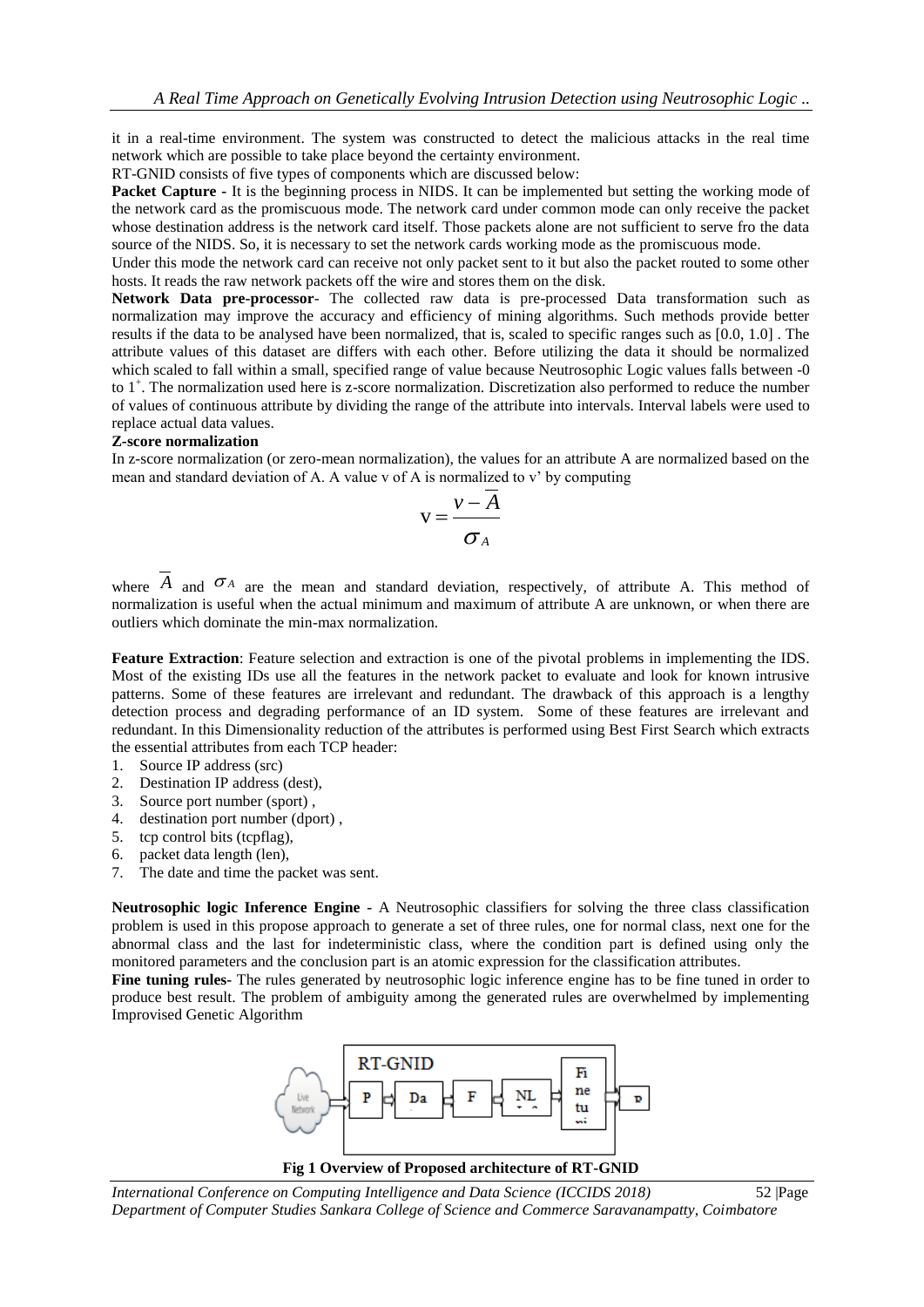The figure 1 depicts the overview of the proposed architecture in real time environment The proposed method IDS is as follows:

Step 1: Collecting the dataset from packet capture

Step 2: Dataset pre-processing using Z-Score which normalize the dataset

Step 3: Feature selection using best first search method for finding potential attributes

Step 4: Adopting NLC for classifying the dataset into three classes namely normal, abnormal and indeterministic

Step 5: The rules generated by NLC are codified in the format of chromosome using complete tree representation

Step 6: Improvised Genetic Algorithm is applied on codified rules to yield best rules for classification.

Step 6: After tuning the rules, the testing datasets are validated.

| <b>Table 3</b> Neutrosophic Logic Operator |                          |                                                                                                   |                                                                                                      |  |  |  |  |  |  |
|--------------------------------------------|--------------------------|---------------------------------------------------------------------------------------------------|------------------------------------------------------------------------------------------------------|--|--|--|--|--|--|
| Logical<br>operator                        | <b>Fuzzy</b><br>operator | <b>Intuitionistic</b><br>operator                                                                 | <b>Neutrosophic</b><br><b>Operator</b>                                                               |  |  |  |  |  |  |
| p AND q                                    | $Min{p,q}$               | $\langle x, \min\{\mu_p(x), \mu_q(x)\},\rangle$<br>$\max\{v_p(x), v_q(x)\}\$<br>x∈X>              | $(min{tp, tq}, 1 -$<br>$\{t_{p}+t_{q}+f_{p}\},$<br>$max{f_p, f_q}$                                   |  |  |  |  |  |  |
| p OR q                                     | $Max{p,q}$               | $\langle x, \max\{\mu_p(x),\}$<br>$\mu_q(x)$ , min{ $\nu_p(x)$ ,<br>$v_{\alpha}(x)\}\mid x\in X>$ | $(max {t_p,t_q},1$ -<br>$\{t_{p}+$<br>$t_q + f_p + f_q$ , min ${f_p, f$<br>$\mathbf{a}^{\mathrm{F}}$ |  |  |  |  |  |  |
| NOT p                                      | $1.0 - p$                | $\langle x, 1.0 - \mu_p(x), 1.0 -$<br>$v_p(x)   x \in X$                                          | $\neg$ (t <sub>p</sub> ,i <sub>p</sub> ,f <sub>p</sub> ) =<br>$(f_p, i_p, t_p)$                      |  |  |  |  |  |  |

# **VI. NEUTROSOPHIC LOGIC AND THREE CLASS CLASSIFICATION**



Table 3 Neutrosophic Logic Operator

**Fig2.** Membership function of Neutrosophic Logic

In figure 2 the object x has denoted by the degree of membership of truth value, false value and indeterminacy. The NL allows an object to belong to different classes at the same time. This concept is helpful when the difference between the classes is not well defined. It is the case in the intrusion detection task, where the difference between the normal and abnormal classes is not well defined. Using these linguistic concepts atomic and complex NL expression can be built. An atomic neutrosophic expression is an expression

#### Parameter is [not] neutrosophic set

Where, Parameter is an object and neutrosophic set is a defined neutrosophic space for the parameter. The Truth Value (TV) of an atomic expression is the degree of membership of the parameter of the neutrosophic set. Because TV's are expressed by numbers between 0 and 1<sup>+</sup>.

Here  $\overline{0}$  means absolutely false,  $1^+$  means absolutely true, 0 means relative false and 1 means relative true and other value means partially true or false.

*International Conference on Computing Intelligence and Data Science (ICCIDS 2018)*53 |Page *Department of Computer Studies Sankara College of Science and Commerce Saravanampatty, Coimbatore*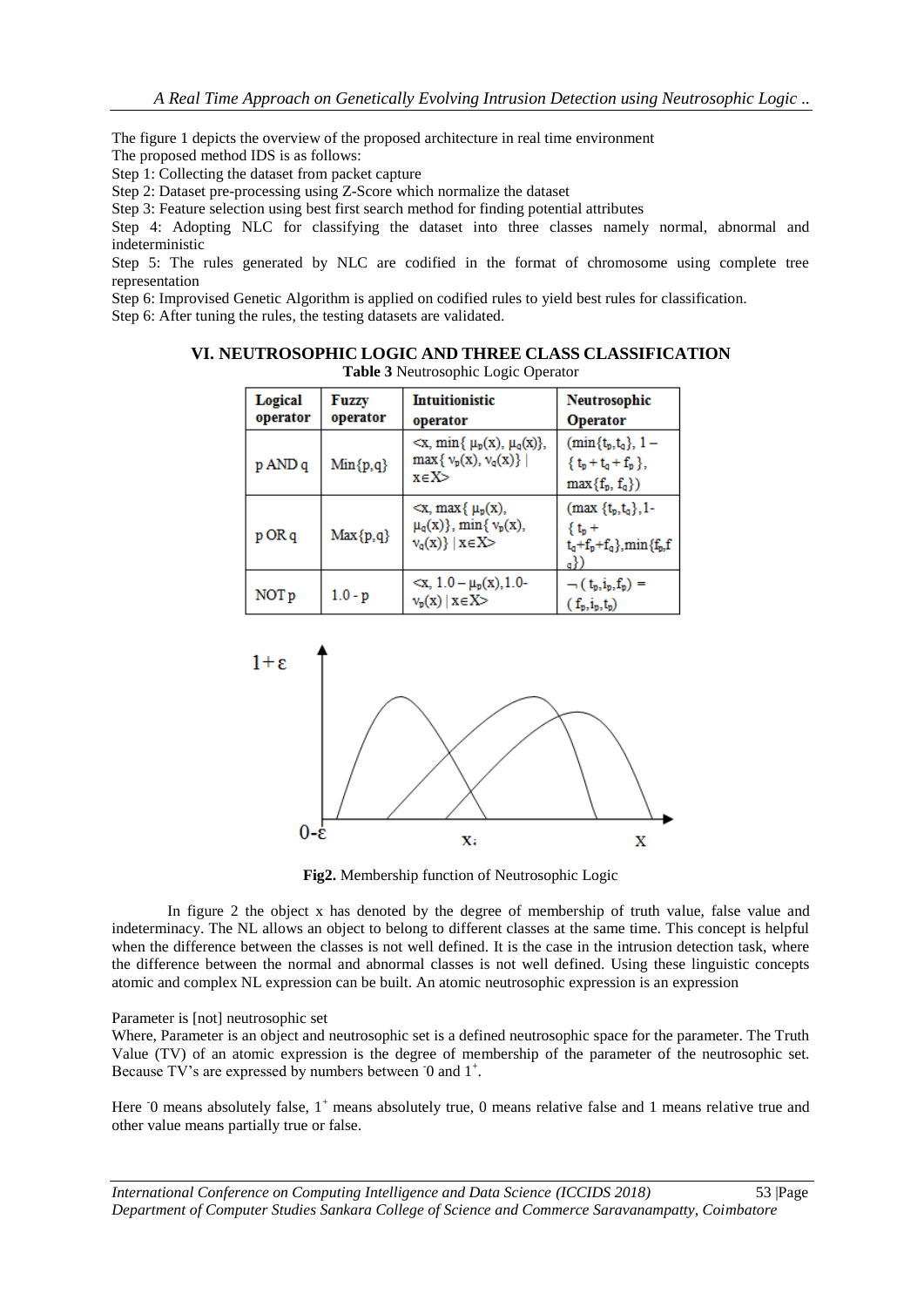The neutrosophic expression evaluation process is reduced to arithmetic operations. Also, for each classical logic operator, fuzzy logic arithmetic operator, Intuitionistic logic operator, there is a common neutrosophic arithmetic operator which is shown in the table 3

### **Neutrosophic rules have the form**

R: If Condition then Consequent [Weight]

Where,

- Condition is a complex neutrosophic expression(ie) that use NL and atomic neutrosophic expressions
- Consequent is an atomic expression
- Weight is a real number that defines the confidence of the rule

## *6.1 Neutrosophic Logic Classifiers and three classes classification problem*

In this there are three classes where every object should be classified. These classes are called normal, abnormal and indeterministic. The dataset used by the learning algorithms consists of a set of object, each object with  $n +$ 1 attributes. The first n attributes define the object characteristics (monitored parameters) and the last attribute define the class that the object belong to (i.e) the classification attribute.

A Neutrosophic classifiers for solving the three class classification problem is a set of three rules, one for normal class, next one for the abnormal class and the last for indeterministic class, where the condition part is defined using only the monitored parameters and the conclusion part is an atomic expression for the classification attributes.

Some of the examples of neutrosophic rules for membership elements are as follows:

```
R_N: If x is high and y is low then
pattern is normal [0.3]
```
 $R_A$ : If x is medium and y is high then pattern is abnormal [0.5]

 $R<sub>I</sub>$ : If x is medium and y is medium then pattern is indefinite [0.2]

- $R_N$  is the rule for the normal class
- $R_A$  is the rule for abnormal class and
- $R<sub>I</sub>$  is the rule for Indeterministic class

The Neutrosophic Logic rule truth-value is calculated as the product of the condition truth-value by the weight, i.e.

 $TV(R) = TV (Condition) * Weight$ 

For membership function:

 $TV(R_N) = TV$  (If x is high and y is low) \* [0.3]

 $TV(R_A) = TV$  (If x is medium and y is high) \* [0.5]

 $TV(R<sub>I</sub>) = TV$  (If x is medium and y is medium) \* [0.2]

#### **Example:**

#### **For degree of membership of truthness, T(A):**

 $TV_{\mu}(t_A)(R_N) = TV$  (x is high and y is low) \* (0.3)  $= min\{0.2, 0.7\} * 0.3$  $= 0.2 * 0.3$  $= 0.06$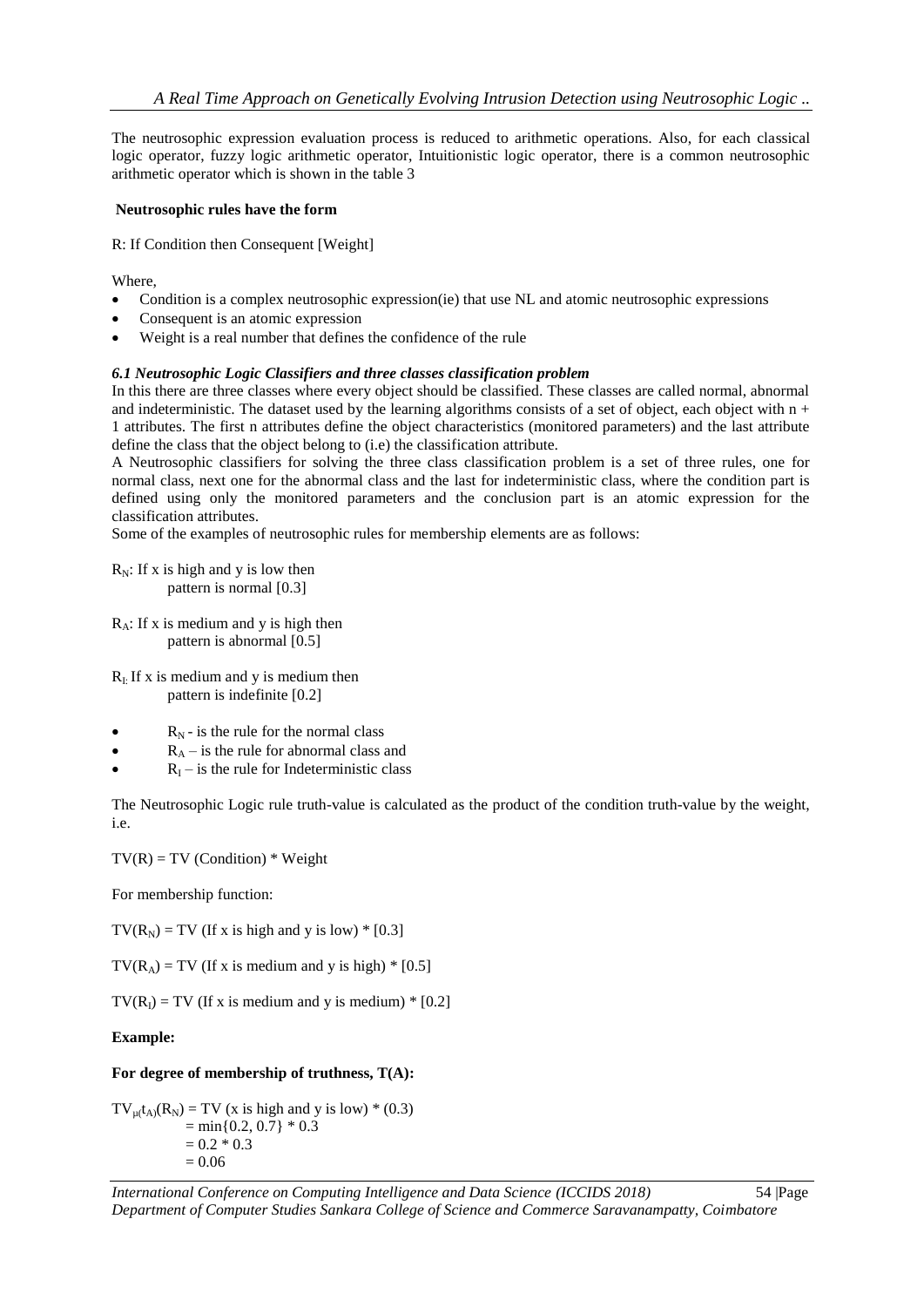$TV_{u}(k_A) = TV$  (x is high and y is low) \* (0.5)  $= min\{0.2, 0.7\} * 0.5$  $= 0.2 * 0.5$  $= 0.10$  $TV_{\mu}(t_A)(R_I) = TV$  (x is high and y is low) \* (0.2)  $= min\{0.2, 0.7\} * 0.2$  $= 0.2 * 0.2$  $= 0.04$ **For degree of membership of falsity, F (A):**   $TV_{u(A)}(R_N) = TV$  (x is high and y is low) \* (0.3)  $= min\{0.5, 0.2\} * 0.3$  $= 0.2 * 0.3$  $= 0.06$  $TV_{\mu(A)}(R_A) = TV$  (x is high and y is low) \* (0.5)  $= min\{0.5, 0.2\} * 0.5$  $= 0.2 * 0.5$  $= 0.10$  $TV_{\mu(A)}(R_I) = TV$  (x is high and y is low) \* (0.2)  $= min\{0.5, 0.2\} * 0.2$  $= 0.2 * 0.2$  $= 0.04$ **For degree of membership of Indeterminacy, I (A):**   $TV_{\mu(A)}(R_N) = TV$  (x is medium and y is low) \* (0.3)  $=$  max {0.4, 0.2}  $*$  0.3  $= 0.2 * 0.3$  $= 0.06$  $TV_{v(A)}(R_A) = TV$  (x is medium and y is medium) \* (0.5)  $=$  max {05, 0.4}  $*$  0.5  $= 0.5 * 0.5$  $= 0.25$  $TV_{\mu(A)}(R_1) = TV$  (x is low and y is medium) \* (0.2)  $=$  max {0.1, 0.4}  $*$  0.2  $= 0.4 * 0.2$  $= 0.08$ 

There are several techniques to determine the class that an object belongs to. One of these techniques is the maximum technique, which classifies the object as the class in the conclusion part of the rule that has the maximum truth-value, i.e.:

$$
\text{Class} = \left\{\begin{aligned} & \quad N \text{ - If } TV(R_N) > TV(R_A) > TV(R_I) \\ & \quad A \text{ - If } TV(R_A) > TV(R_N) > TV(R_I) \\ & \quad I \text{ - If } TV(R_I) > TV(R_N) > TV(R_A) \end{aligned} \right.
$$

Where,

N - Represents the Normal class,

N - Represents the Normal class,<br>A - Represents the Abnormal class and

I - Represents the Indeterministic class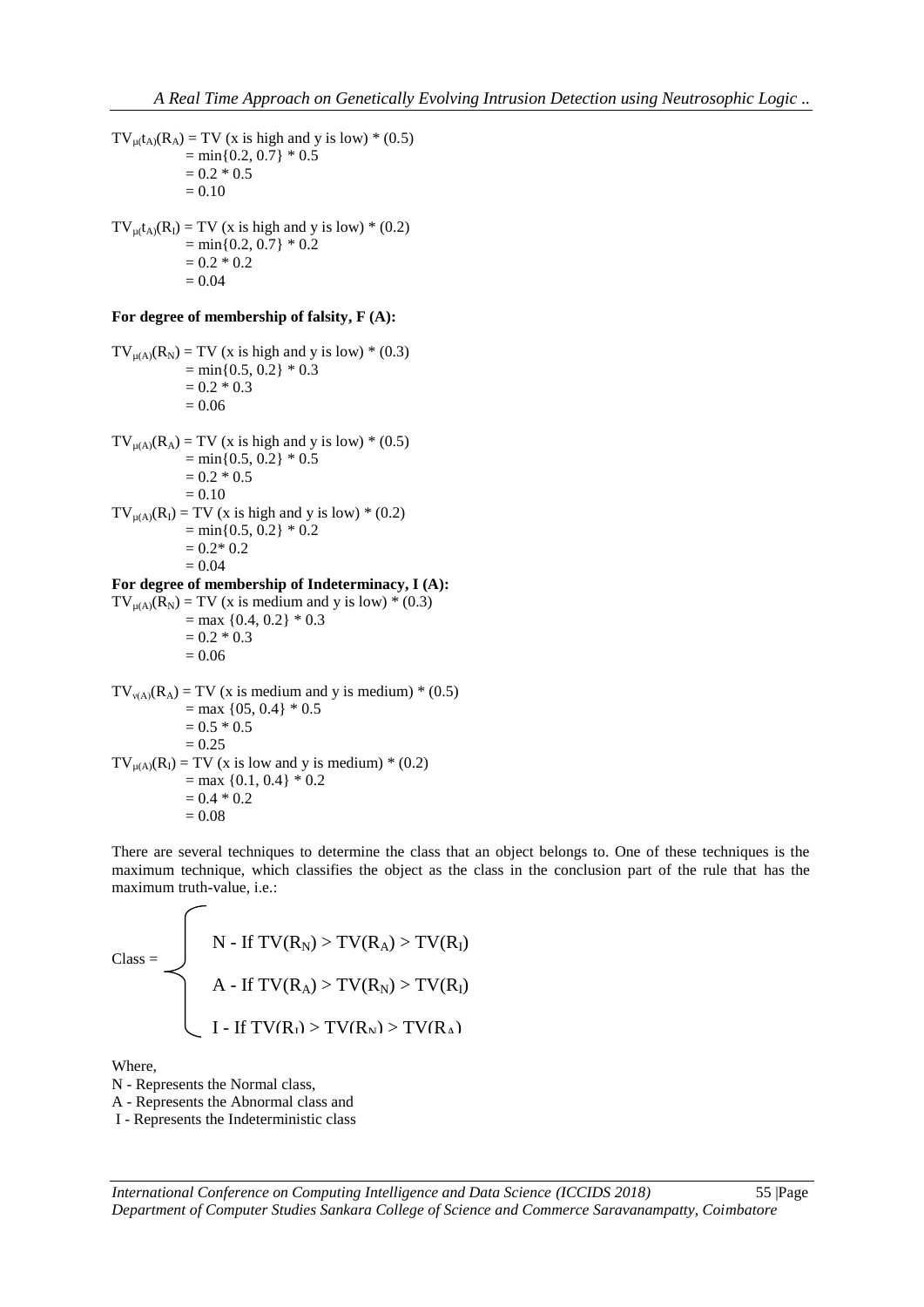# **VII. IMPROVISED GENETIC ALGORITHM**

Grigorios N. Beligiannis et.al [14], proposed a new approach to improve the performance of classic genetic algorithm to achieve a better global exploration of the solution space while executing the minimum possible number of generations (function evaluations). This technique alleviates the enormous computational burden introduced by the local refining procedure, which is quite often useless in finding the optimal solution.

In their contribution, three different criteria for deciding when to apply restartings are proposed:

- Fitness function value
- Number of generations
- Mean fitness function value of population

### *7.1 Operator used in Genetic Algorithm Restartings*

- *Crossover operator:* Suppose if s1 and s2 are two chromosomes then they are represented as
- o  $S_1 = \{S_{11}, S_{12}, S_{13}, \dots, S_{1n}\},\$
- $S_2 = \{S_{21}, S_{22}, S_{23} \dots S_{2n}\}\$ are

Two chromosomes, select a random integer number  $0 \le r \le n$ ,  $S_3$  and  $S_4$  are offspring of crossover( $S_1$ ,  $S_2$ ),

- o  $S_3 = \{S_i | \text{if } i \leq r, S_i \in S_1, \text{else } S_i \in S_2 \},\$
- o  $S_4 = \{S_i | \text{ if } i \leq r, S_i \in S_2, \text{ else } S_i \in S_1 \}$
- *Mutation Operator: Suppose a chromosome*  $S_i = \{S_{11}, S_{12}, S_{13}$ *……..*  $S_{1n}$  *Select a random integer number* 0  $≤ r ≤ n$ *, S3 is a mutation of S*<sub>1</sub>*,*
- o  $S_3 = {S_1 | if i ≠ r, S_i ∈ SI_i, else S_i ∈ random (S_{1i})}$
- *Selection Operator*: Suppose there are m individuals, we select [m/2] individuals and erase the others; the ones we select are having more fitness which means their profits are greater*.*
- *Insertion Operator*: Suppose there are m individuals, choose a constant number C having genomes of the new population and delete them. At the same time, choose a constant number C of random genomes of the old population and insert them into the new population.

## **VIII. IMPLEMENTATION OF NEUTROSOPHIC LOGIC CLASSIFIERS**

In order to learn the Neutrosophic rules efficiently and design a compact and interpretable classification system we should concentrate in identifying best rule for accurate classification. Before making any prediction, every rule generated using Neutrosophic has to be evaluated to determine its prediction power. An expert"s knowledge is used generally to construct a set of If –then Neutrosophic logic based statements to implement approximate reasoning. However in many cases the knowledge to elicit an optimized rule base is lacking.

To overcome this problem an Improvised Genetic Algorithm (IGA) is adopted in this proposed approach in order to remove redundant rules and detect the potential rules for optimized classification. The optimization problem is a three-goal objective function: maximize the sensitivity, maximize the specificity, and minimize the rule length.

Jonatan Gómez et al [15] proposed a new linear representation scheme for evolving fuzzy rules using the concept of complete binary tree structures. The same approach is adopted in this work for generating NL rules. Before applying IGA over the rules which is fetched from Neutrosophic logic space, the rule has to be converted to linear representation scheme with the help of complete expression tree.

To establish the process of linear representation we used the following grammar (in Backus Normal Form) for a free parenthesis logical expression:

<EXP> <EXP><OPER><ATOMIC> | <ATOMIC>

 $\langle ATOMIC \rangle \rightarrow$ variable is [not] set

 $\langle$ OPER $\rangle \rightarrow$ or | and

Applying repeatedly the previous definition, the following

Logical expression can be obtained:

If (src is .1 AND dest is .2 AND dport is HIGH AND tcpflag is .3 AND len is NOT HIGH AND time is LOW AND sport is NOT HIGH)

Then Pattern is normal [0.3]

In this way, the IGA for the normal class tries to develop a Neutrosophic logic rule. We evolve a rule for a specific class with one run of IGA. A Neutrosophic classifier can be represented by a set of m rules, where m is the number of different classes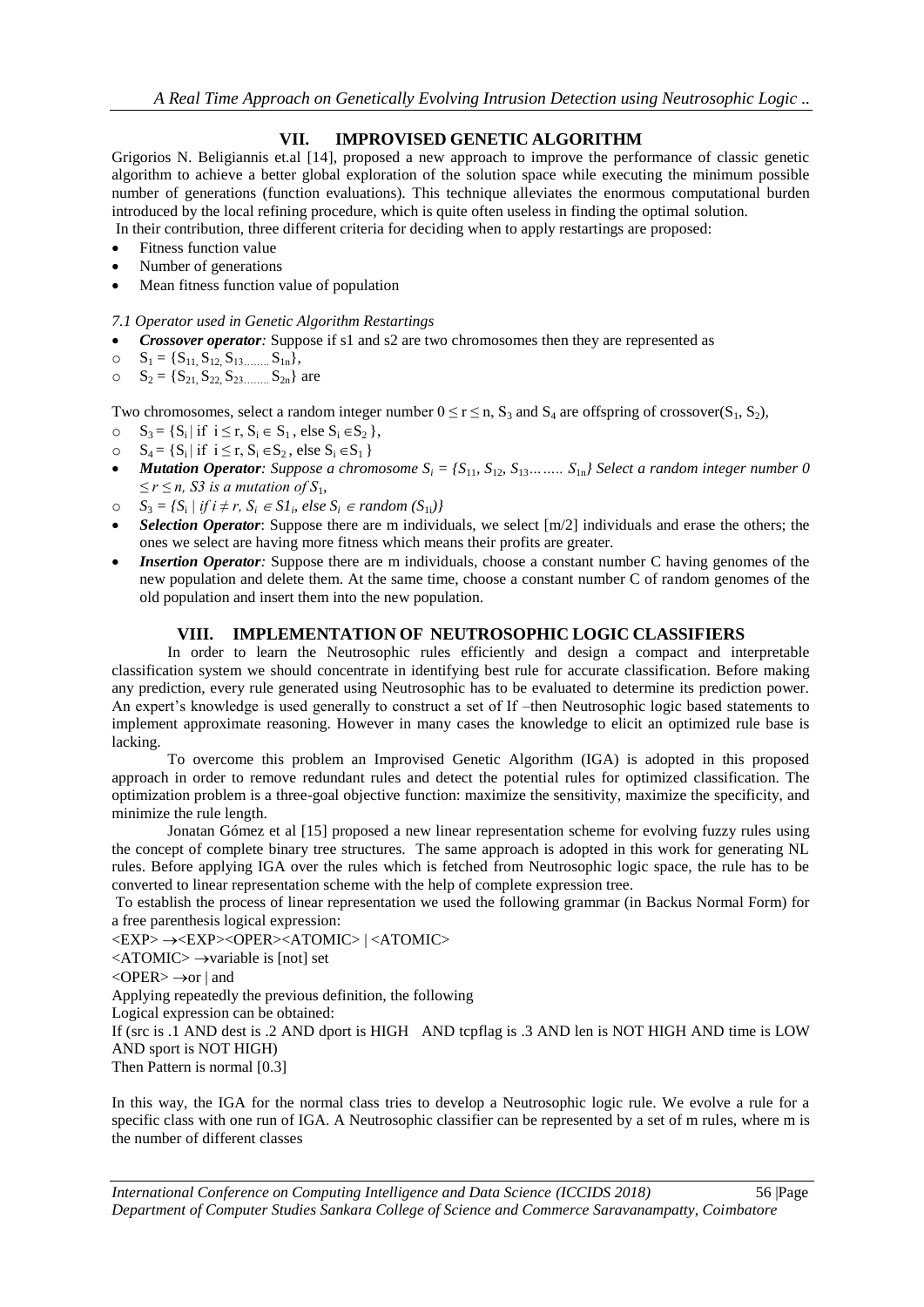$R_1$ : IF condition1 THEN data is class<sub>1</sub>

…  $R_m$ : IF condition1 THEN data is class<sub>m</sub>

If m is the number of different classes, we run IGA m times. Only the condition part has to be codified as a linear chromosome with variable length, were leaf nodes are atomic expression and intermediate nodes is logical expression

With the help of complete expression tree the chromosome is defined as a set of n genes each is composed of an atomic condition

 $\langle$ Variable  $>$  is [not]  $\langle$  set  $>$ 

and along with a logical operator

The logical expression is codified with n logic operators in a chromosome of  $n+1$  gene, where i<sup>th</sup> gene is composed by the atomic expression  $a_i$  and the logic operator  $o_i$ . The last gene has an unused logic operator. The fig 3 shows the chromosome for a complete rule condition

| <b>Chromosome Representation</b> |                 |                  |  |                      |             |            |             |   |  |  |
|----------------------------------|-----------------|------------------|--|----------------------|-------------|------------|-------------|---|--|--|
| Gen                              |                 |                  |  | $\ddotsc$            | $Gen_{n+1}$ |            |             |   |  |  |
| $a_1$<br>O <sub>1</sub>          |                 |                  |  | $\sim$ $\sim$ $\sim$ | $a_{n+1}$   |            |             |   |  |  |
| var <sub>1</sub>                 | ro <sub>1</sub> | set <sub>1</sub> |  | $\cdot$ $\cdot$      | $var_{n+1}$ | $TO_{n+1}$ | $set_{n+1}$ | 冰 |  |  |

**Figure 3** Chromosome representation

#### **Fig 4** Representation of chromosome for a complete rule

For the expression the chromosome representation is shown in the figure 4

| Chromosome       |                                    |           |            |     |                 |                  |                                |                  |  |                  |            |  |                           |                 |  |
|------------------|------------------------------------|-----------|------------|-----|-----------------|------------------|--------------------------------|------------------|--|------------------|------------|--|---------------------------|-----------------|--|
| Gen <sub>1</sub> |                                    |           |            |     |                 | Gen <sub>2</sub> |                                |                  |  | Gen <sub>3</sub> |            |  |                           |                 |  |
|                  | ac <sub>1</sub><br>op <sub>1</sub> |           |            |     | ac <sub>2</sub> |                  |                                | op <sub>2</sub>  |  | ac <sub>3</sub>  |            |  |                           | Op <sub>3</sub> |  |
| A                | yes                                | $\cdot$ 1 | <b>AND</b> |     | B               | yes              | $\cdot$                        | <b>AND</b>       |  | $\mathbf C$      | yes        |  | <b>HIGH</b><br><b>AND</b> |                 |  |
|                  |                                    |           |            |     |                 |                  |                                |                  |  |                  |            |  |                           |                 |  |
|                  | Gens<br>Gen <sub>4</sub>           |           |            |     |                 |                  |                                |                  |  |                  |            |  |                           |                 |  |
|                  | ac <sub>4</sub>                    |           |            |     |                 | op <sub>4</sub>  |                                | ac <sub>5</sub>  |  |                  |            |  | op <sub>5</sub>           |                 |  |
|                  | D<br>yes                           |           |            | LOW | <b>AND</b>      |                  | <b>NOT</b><br><b>HIGH</b><br>E |                  |  |                  | <b>AND</b> |  |                           |                 |  |
|                  |                                    |           |            |     |                 |                  |                                |                  |  |                  |            |  |                           |                 |  |
| Gen <sub>6</sub> |                                    |           |            |     |                 |                  |                                | Gen <sub>7</sub> |  |                  |            |  |                           |                 |  |
|                  | ac <sub>6</sub>                    |           |            |     | op <sub>6</sub> | ac <sub>7</sub>  |                                |                  |  | $\ast$           |            |  |                           |                 |  |
| F                | yes                                |           | LOW        |     | <b>AND</b>      | G                |                                | <b>NOT</b>       |  | <b>HIGH</b><br>* |            |  |                           |                 |  |

Fig 4 coding the expression A is .1 AND B is .2 AND C is HIGH AND D is .3 AND E is NOT HIGH AND F is LOW AND G is NOT HIGH

To implement IGA the condition part alone is codified as a chromosome as follows

A – Src, B- Dest, C – dport D- tcpflag E - len F - time G - sport

A is .1 AND B is .2 AND C is HIGH AND D is .3 AND E is NOT HIGH AND F is LOW AND G is NOT **HIGH** 

IGA works in an iteration manner by generating new populations of strings from old ones. Every string is the encoded binary, real etc., version of a candidate solution. So Chromosome formatted above has to be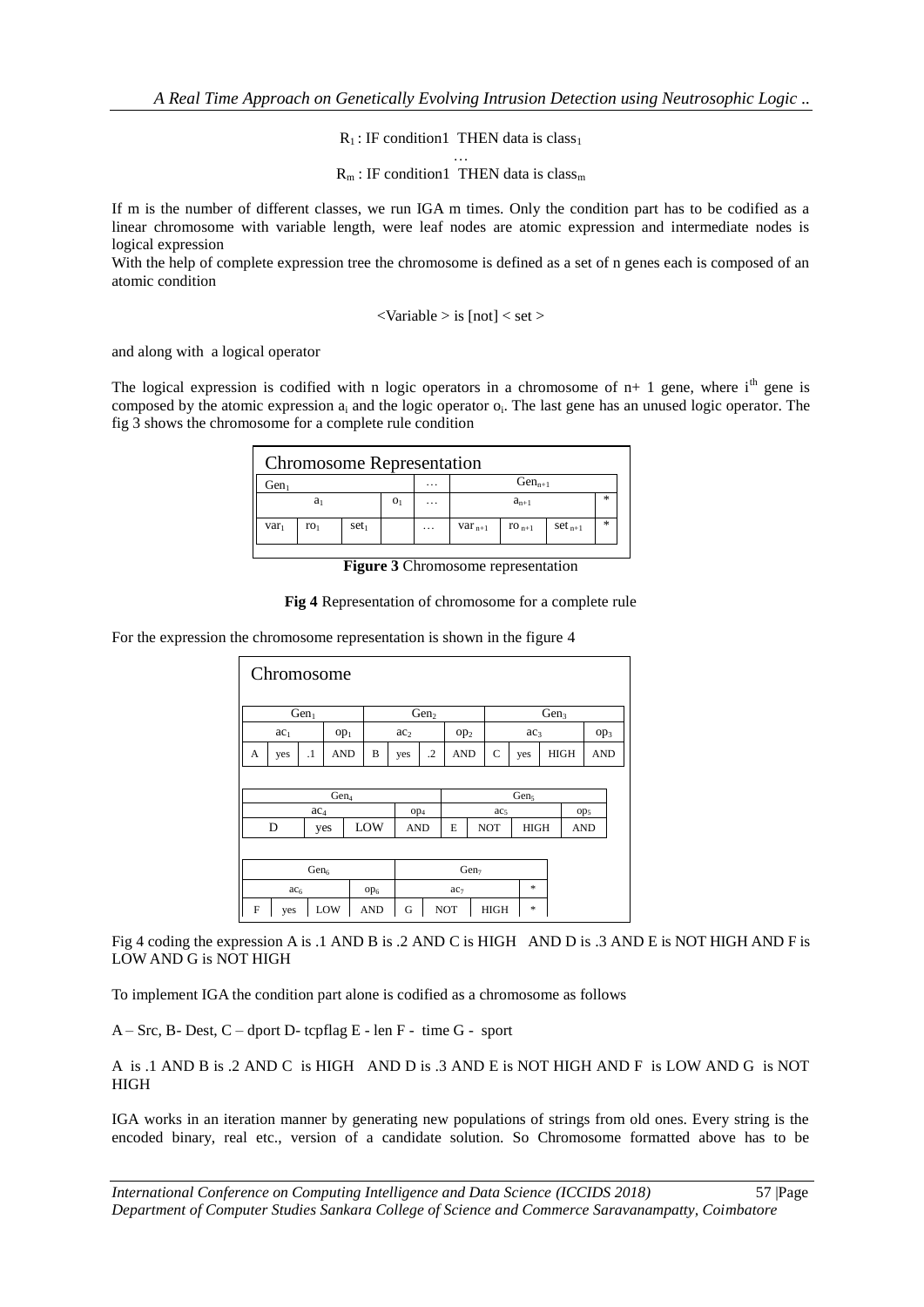represented in the form of binary string. If there are n variables then we use (log n/log 2) bits to represent each item

#### *Consider the following example:*

### **A is .1** AND **B is .2** AND **C is HIGH** AND **D is .3** AND **E is NOT HIGH** AND **F is LOW** AND **G is NOT HIGH**

#### *Can be interpreted as*  **A1** AND **B1** AND **C1** AND **D1** AND NOT **E1** AND **F1** AND NOT **G1**

o Here three bits strings represent variables, and one bit represent presence or absence of that variable o The relation operator part is codified with only *one* bit as the logic operator is either *and* or *or*. i.e1 – AND, 0 - OR

 $\circ$  Here 000 – A1, 001 – B1, 010 – C1, 011 – D1, 100 – E1, 101 – F1, 110 – G1

It is encoded as follows:

#### **0001100111010110111110001101111100**

These binary strings are used as the candidate solution for performing operation with genetic operators such as selection, crossover, mutation and insertion as discussed in the section 8 on an initially random population in order to compute a whole generation of new strings. IGA runs to generate solutions for successive generations. The probability of an individual reproducing is proportional to the goodness of the solution it represents. Hence the quality of the solutions in successive generations improves. The process is terminated when an acceptable or optimum solution is found.

#### *8.1 Fitness Function Evaluation*

We opt to seek the classification rule for each class separately because this leads to much faster and simpler search and has the potential to yield simpler rules this approach can leads to parallel processing of rules in the presence of many classes.

In this paper instead of using classical confusion matrix we introduced neutrosophic confusion matrix which corrects near misses in prediction by comparing the similarity of the predicted type of the actual type and giving credit for the similarity.

The fitness of a chromosome for the normal class is evaluated according to the following set of equations

 $P_{1}$  predicted(normal\_data ;)  $TP = \sum_{i=1}^{p}$  predicted(normal\_data  $\sum_{i=1}^{p}$ 

 $\Sigma_{1}^{\text{p}}$  $-predicted(abnormal_data_i)$  –  $=\sum P$  $i = 1$  predicted (indeterministic  $\text{data}_i$ )  $TN = \sum_{i=1}^{p}$  predicted (abnormal\_data<sub>i</sub>)

 $P_{i-1}$  predicted(abnormal\_data;)  $FP = \sum_{i=1}^{p}$  predicted(abnormal\_data<sub>i</sub>

$$
FN = \sum_{i=1}^{p} \frac{[1-\text{predicted}(\text{normal\_data}_i) - \text{predicted}(\text{indeterminate\_data}_i)]}{\text{predicted}(\text{indeterminate\_data}_i)}
$$

*TP FN TP*

Sensitivity  $=$ 

Specificity  $=$ *TN FP TN*  $^{+}$ 

Length =  $1 - \frac{C_{11}C_{21}C_{31}C_{41}}{10}$ *Chromosomelength*(*rules*)

Fitness = w1  $*$  sensitivity + w2  $*$  specificity + w3  $*$  length

Here,

p represents number of samples in the dataset used by each chromosome respectively.

*International Conference on Computing Intelligence and Data Science (ICCIDS 2018)*58 |Page *Department of Computer Studies Sankara College of Science and Commerce Saravanampatty, Coimbatore*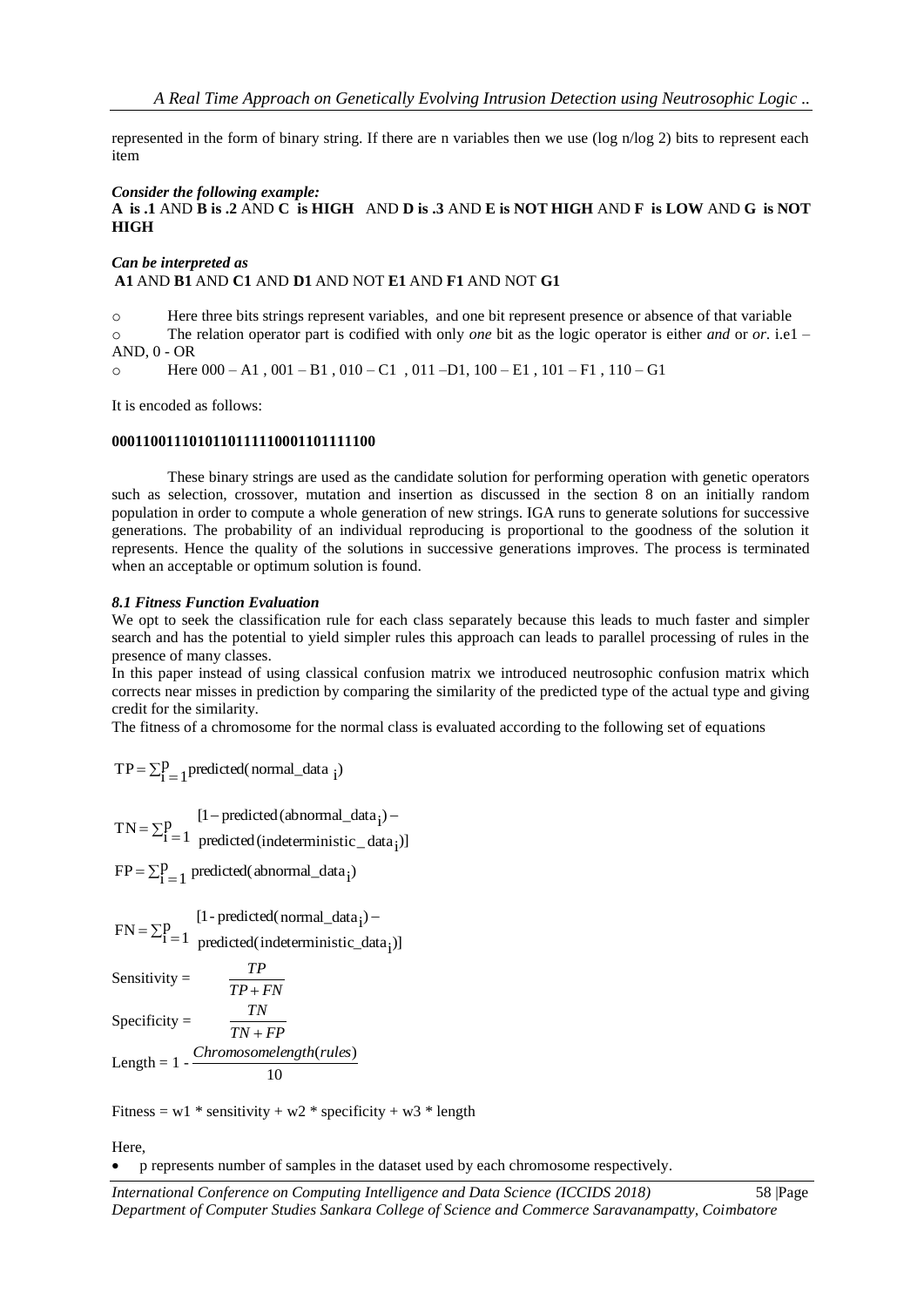- real is a function that returns when the data sample belongs to the training class and in other case.
- predicted is the IFS value of the condition part of the codified rule.
- TP means true positive, the outcome is correctly classified as positive.
- TN means true negative, the outcome is correctly classified as negative.
- FP means false positive, the outcome is incorrectly classified as positive
- FN means false negative, the outcome is incorrectly classified as negative when it is in fact positive.
- $w_1, w_2, w_3$  are the assigned weights for each rule characteristics.
- Normal\_data<sub>i</sub> is the subset of normal training patterns
- $\bullet$  Abnormal\_data<sub>i</sub> is the subset of abnormal training patterns and
- Indeterministic\_data<sub>i</sub> is the subset of indeterministic training patterns.

By replacing abnormal/ indeterministic instead of normal in previous equation we can calculate the fitness for the abnormal and indeterministic class. The best chromosome in the population is chosen and the NL rule:

If <condition> then pattern is <class>

is added to the NLC. Here, <condition> is the condition represented by such gene, and <class> is the class pattern evolved by the improvised genetic algorithm.

## **IX. EXPERIMENTAL RESULT**

**Data set:** The LAN was operated in a real environment which consists of 250 nodes and one server, blasted with multiple attacks. For each TCP/IP connection, 41 various quantitative and qualitative features were extracted. Out of this database, a subset of 59261 data was used, of which 20% represent normal patterns. The data was partitioned into three different classes: normal, indeterministic and attack, where the attack is the collection of all different attacks belonging to the four classes. The objective of our proposed approach experiments is to separate normal and attack patterns. Data points were randomly generated which contain actual attacks and normal usage pattern

The effectiveness of handling incomplete and inconsistent information by NL leads to the construction of **RT-GNID** and tested their performance on the real time dataset. Dimensionality reduction, rules generation and fine tuning the generated rules are the three key steps in any intrusion detection system based learning algorithm.

In our work the Dimensionality of attributes are reduced using best first search which was adopted in our previous work. Our proposed model generates the detection rule based on the NLC. The main goal of this work is to generate fine NL rules to detect intrusions. Using improvised genetic algorithm the rules generated by the neutrosophic classifiers are fine tuned to produce best result. All the experiments were carried out on an Intel(R) Core(TM) i3processor, 2.13GHz PC with 4 GB RAM. The implementation is done using MATLAB Software.

A five fold validation was employed for [lim] evaluation. The dataset is divided into 2 parts. The dataset Training part includes 90% of all dataset and the testing part includes 10% of all dataset. The training dataset is used for acquiring rules and the testing dataset is used for validating rules. The process was repeated for five times and the score of the trained classifier was calculated as the average of twenty-five test applied.

Initially two hundred individual are chosen randomly from the chromosome population with the length of seven genes and maximum iteration are fixed to 200. After generating the initial population we used the fitness function as a metric to select the fit individuals. Three different fitness values are calculated for three classes (normal, abnormal and indeterministic) as mention in the section 8.1

An individual matches a class type when all the seven fields that constitute our search space of the individual match those of the class type. The rate of crossover was set to 0.6 (ie) five 200 individuals in any population 120 best individuals will be selected based on high fitness score and be made to undergo crossover to create offspring"s. We are exploring only seven fields, the crossover occurs only over these fields. Out of 120, the best 80 parents are then selected to complete the population size of 200. Thus the best fit parents also participate in the subsequent generations. The mutation rate has been fixed to 1% where in, only 2 individual out of a population size of 200 undergoes a change in one of the seven fields.

Thus the Evolution of NLC based Intrusion Detection System showed good performance in the increase of detection rate and reduces the false alarm significantly.

*9.1 Results and Analysis*

The false alarm rate and the accuracy rate are the two factors that define the cost function of an Intrusion Detection System. The average performance of RT-GNID proposed approach over twenty five test performed is shown in the table 6.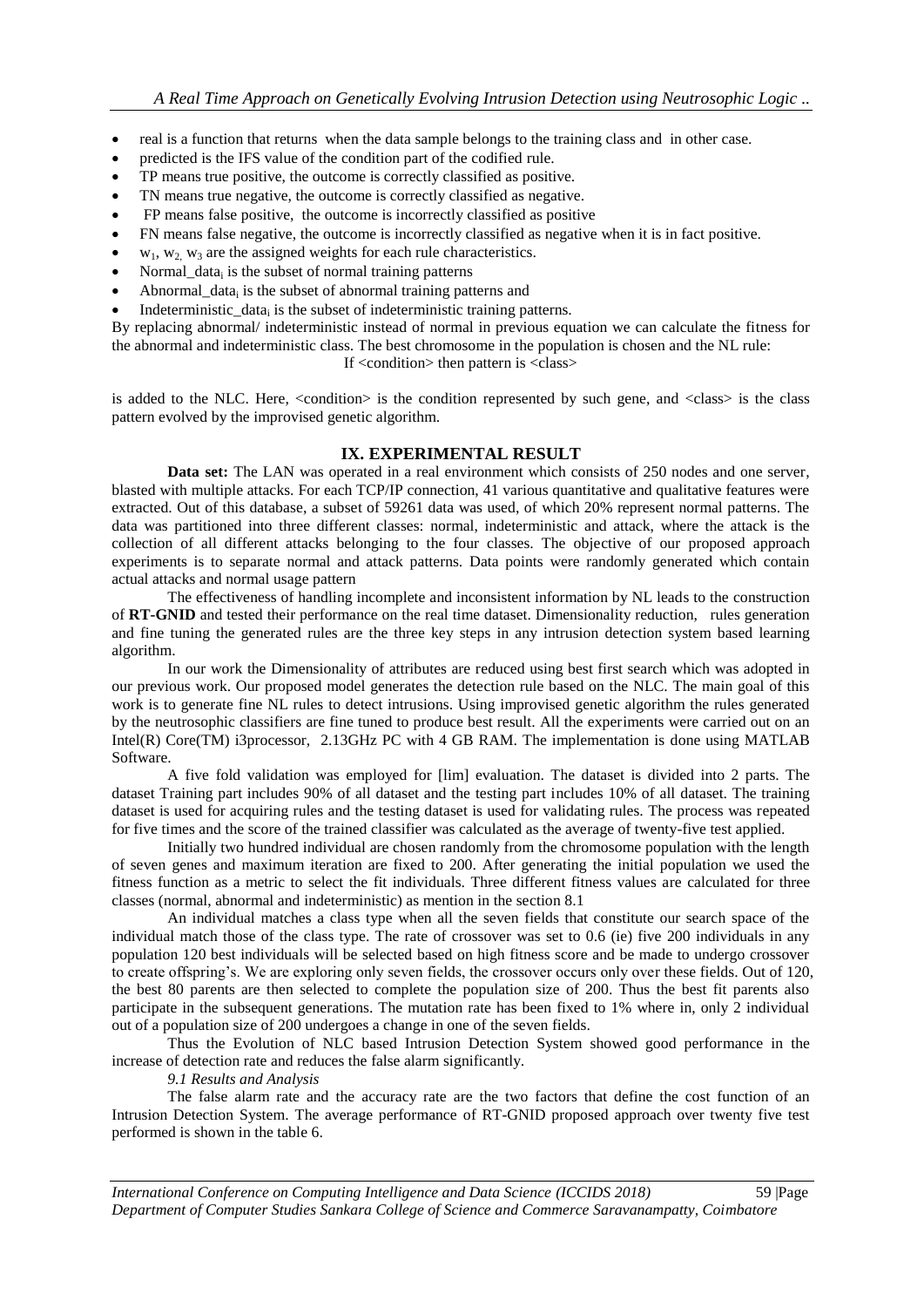**Accuracy rate False rate**



**TABLE 6: COMPARISON OF THE PROPOSED MODEL**

DOS 98.3% 0.65% R2L 96.1% 7.8% U2R 89.2% 9.3% Probe 94.7% 10.6%

**Fig 5** Accuracy rate of Proposed Model with four types of attacks

The aim of this research was to determine the maximum percentage of correctly classified instances. The NLC is a three class problem. We applied the roc curve analysis to evaluate the performance of the three different classifiers.

- Using simply the Neutrosophic rule for the normal class and varying a threshold (β) for the truth-value of the rule between  $0.0$  and  $1.0^+$
- Using only the Neutrosophic rule for the abnormal class and varying a threshold (β) for the truth-value of the rule between -0.0 and 1.0+
- Using only the Neutrosophic rule for the indeterministic class and varying a threshold  $(\beta)$  for the truthvalue of the rule between -0.0 and 1.0+.

The figure 5 and 6 depicts the accuracy rate and the false rate of the RT-GNID for dos, r2l, u2r and probe attacks separately.



*International Conference on Computing Intelligence and Data Science (ICCIDS 2018)*60 |Page *Department of Computer Studies Sankara College of Science and Commerce Saravanampatty, Coimbatore*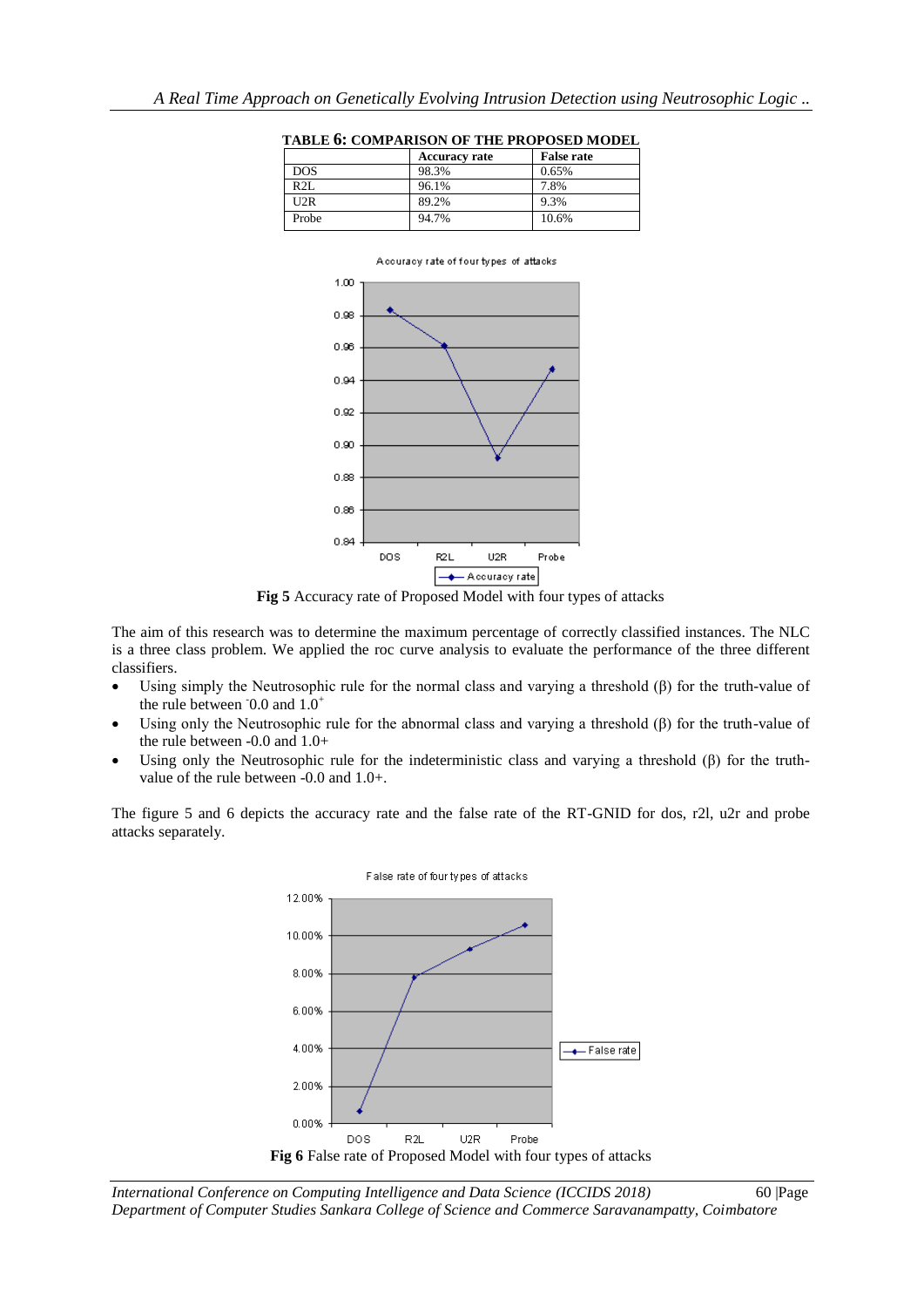

**Fig 7** Performance of RT-GNID with other models

According to the Fig. 7, Neutrosophic Logic rule based intrusion detection system outperforms the remaining models fuzzy logic and intuitionistic fuzzy logic. The results shows best lower false alarm rate with a higher detection rate in RT-GNID. Using the degree of membership for truthness, falsity and indeterminacy the performance rate improved significantly. It is feasible to discover the indeterministic rule which needs more consequence when expressing the imprecise examined objects. From the results obtained, it is an evident that the improvised genetic algorithm adapted along with the Neutrosophic logic for this experiment was effectively able to produce a model with the desired characteristics of a high correct detection rate and a low false positive rate from learning over real time environment.

### **X. CONCLUSION**

Employing RT-GNID the proposal of tripartitioning the dataset into normal, abnormal and indeterministic is easily obtained by classifying the dataset in the basis of degree of truthness, falsehood and indeterminacy. This proposed work is the extension of our previous work in which Intuitionistic Fuzzy Logic was implemented. It is observed that the proposed approach catches the imprecision of knowledge, uncertainty due to incomplete knowledge or acquisition errors or stochastic and vagueness due to lack of clear contour or limits can be overcome using the NL based classifier. The primary contribution of this paper is to overcome the problem of incomplete and inconsistent information without danger of trivialization in real-time environment.

#### **REFERENCE**

- [1]. John E. Canavan , Fundamentals of network security, British Library Cataloguing in Publication Data, ISBN 1-58053-176-8, 2001, ARTECH HOUSE, INC.
- [2]. D. E. Denning, "An intrusion detection model," IEEE Transactions on Software Engineering, vol. 13, no. 2, pp. 222– 232, 1987.
- [3]. J. P. Anderson, "Computer security threat monitoring and surveillance," Tech. Rep., James P. Anderson Co., Fort, Washington, PA, USA, 198
- [4]. J. Cannady, "Artificial neural networks for misuse detection," in Proceedings of the 1998 National Information Systems Security Conference, pp. 443–456, Arlington, VA, USA, 1998.
- [5]. A. A. Aburomman and M. B. I. Reaz, "A novel weighted support vector machines multiclass classifier based on differential evolution for intrusion detection systems," Information Sciences, vol. 414, pp. 225–246, 2017.
- [6]. A. Tajbakhsh, M. Rahmati, and A. Mirzaei, Intrusion detection using fuzzy association rules, Applied Soft Computing, vol. 9, no. 2, pp. 462–469, 2009.
- [7]. T. Ozyer, R. Alhajj, and K. Barker, "Intrusion detection by integrating boosting genetic fuzzy classifier and data mining criteria for rule pre-screening," Journal of Network and Computer Applications, vol. 30, no. 1, pp. 99–113, 2007
- [8]. E. Lazcorreta, F. Botella, and A. Fernández-Caballero, "Towards personalized recommendation by two-step modified apriori data mining algorithm," Expert Systems with Applications, vol. 35, no. 3, pp. 1422–1429, 2008.
- [9]. S. Mabu, K. Hirasawa, and J. Hu, "A graph-based evolutionary algorithm: genetic network programming (GNP) and its extension using reinforcement learning," Evolutionary Computation, vol. 15, no. 3, pp. 369–398, 2007
- [10]. F. Smarandache, A unifying field in logics: neutrosophic logic, Multiple-Valued Logic/An International Journal 8 (3) (2002) 385– 438[, http://www.gallup.unm.edu/\\_smarandache/eBook-neutrosophics2.pdf.](http://www.gallup.unm.edu/_smarandache/eBook-neutrosophics2.pdf)

*International Conference on Computing Intelligence and Data Science (ICCIDS 2018)*61 |Page *Department of Computer Studies Sankara College of Science and Commerce Saravanampatty, Coimbatore*